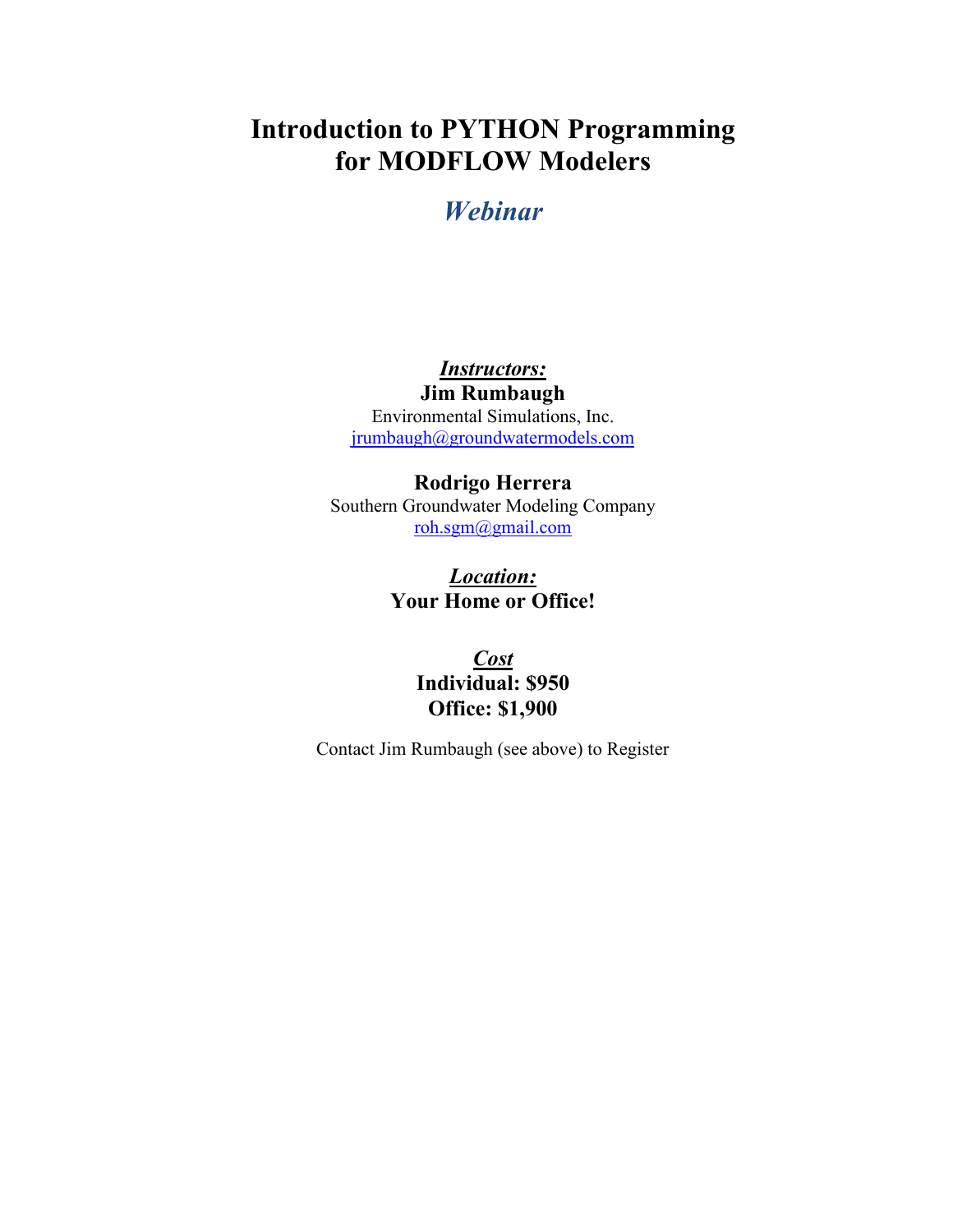#### **Instructor Bio:**

**Jim Rumbaugh**, hydrogeologist and groundwater modeler, has over 35 years of experience in application of groundwater models and in development of groundwater modeling software tools. He is the co-author of the Groundwater Vistas software and is President of Environmental Simulations, Inc., a company that specializes in groundwater modeling. Jim was a past Chairman of ASTM Subcommittee D18.21 on Groundwater and Vadose Zone Investigations. Subcommittee D18.21 was funded by U.S. EPA to develop standards for groundwater modeling practice. Jim was honored by the National Ground Water Association with the 1999 John Hem Excellence in Science and Engineering Award by NGWA. This award is given to those who have made a significant, recent scientific or engineering contribution to the understanding of groundwater. NGWA also presented Jim with the 2014 Technology Award, which is given to those who have made a significant contribution to the groundwater industry in the development of ideas and tools, along with exemplary service to colleagues throughout the industry in sharing these ideas. Jim teaches groundwater modeling seminars throughout the USA, Europe, Australia, and New Zealand. Jim has an active consulting practice and has worked on hundreds of groundwater modeling projects throughout the world.

#### **Rodrigo Herrera**, …

#### **Registration:**

To register for this seminar, simply send Jim an email at

**JRumbaugh@GroundwaterModels.com,** give us a call at (610) 670-3400, or pay by credit card on our web site at [www.groundwatermodels.com](http://www.groundwatermodels.com/) and click Online Store. Registration is not confirmed until we receive payment for the Webinar. Cost is \$950 for an individual or \$1,900 for an office (purchase 2 webinars at the online store for the office registration). Note that "office" means one physical location.

#### **Webinar Information:**

- The Webinar is divided into 6 lectures lasting between 1 and 2 hours. After each lecture, there will be computer exercises that you may work on at your own pace. Help with exercises is provided by email (support@groundwatermodels.com).
- Lectures are live **but will be recorded** in case you cannot attend all of them. You will call into the Webinar using either VoIP or telephone.
- Computer exercises are based on the Anaconda python development environment. All pythonrelated software for the course is free. Detailed installation instructions will be provided before the webinar so you can get your computer set up for the course. Some references will be made to Groundwater Vistas Version 8 as well so a license to the advanced, professional, or premium versions would be advisable.
- ESI reserves the right to cancel the Webinar if there are less than 6 participants
- Each lecture will start at **1:00 pm Eastern Time**. **Note that this time is not our usual webinar starting time!** Webinar Lectures will be on Monday, Tuesday, and Wednesday for 2 consecutive weeks. Question & Answer sessions will be held on Thursdays. Consult our webinar schedule for exact dates.